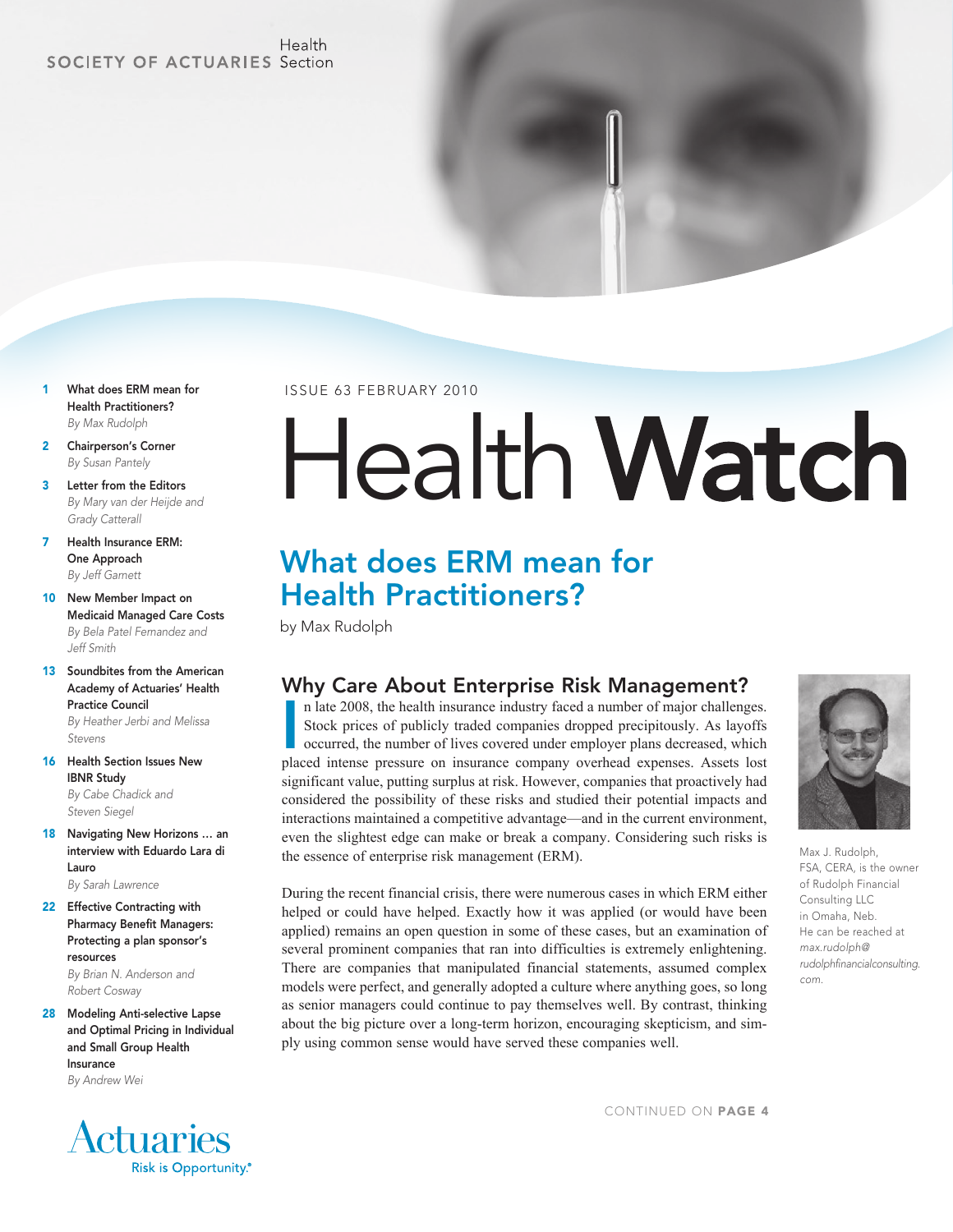For instance, American International Group (AIG) required a federal bailout because one small division—tasked with modeling complex credit default swaps—came to be seen as a "profit machine" for the company and was allowed to grow unchecked. Even though the models contained several major flaws, skepticism was frowned upon. A large number of profitable, well run operations within AIG now bear the scars from these misjudgments.

Other examples include Health South, which manipulated its financial statements, and Long-Term Capital Management, which seemed to believe that its models and assumptions were infallible. And then there's Enron, whose financial and cultural collapse was so strong that it destroyed its auditor along with itself. The list goes on.

So why should health practitioners care about enterprise risk management? The answer lies in the following question: who is better-suited to consider these issues—as they apply to health insurance companies—than actuaries? With their advanced mathematical training, broad background in insurance topics, detailed knowledge of the various functional areas of a health insurer, and finely honed skills in contemplating all aspects of risk, actuaries have a unique set of skills that provides a strong basis for managing risks rigorously and holistically. Indeed, when health insurers do develop strong risk management programs, these programs often are managed by actuaries, with many actuaries serving as Chief Risk Officers. Even when the Chief Risk Officer is not an actuary, actuaries often play an important role on risk management committees. We expect to see more actuaries in these positions as the Society of Actuaries' Chartered Enterprise Risk Analyst (CERA) designation becomes more prevalent. So far, over 30 health practitioners have earned the CERA designation. Clearly, ERM is a significant growth opportunity for the actuarial profession, and health actuaries are no exception.

#### What is Risk?

When formulating a definition of ERM, it is important to start with the "R"—risk. This means different things to different people, based on their perspective and experience. The economist Peter Bernstein, author of *Against the Gods: The Remarkable Story of Risk*, was quoted in CFA Magazine (March/April 2004) as saying "Risk is … about the unknown, the inescapable darkness of the future." In terms of a technical definition, one requirement for the presence of risk is uncertainty: if an outcome is known in advance, regardless of whether it is desirable or undesirable, there is no risk. (Flying into space without oxygen is not a risk under this definition—you will surely die; there is no uncertainty involved.) The other requirement for risk to be present is exposure: you must actually be exposed to an uncertain event for it to be considered a risk. While these requirements can be applied as a general guide, it is important to emphasize that the assessment of risk is a subjective matter, with no absolute right or wrong.

#### Risk Management

Risks are often viewed in terms of either volatility or downside exposure. Some tools for risk management—the "M" in ERM—such as the Capital Asset Pricing Model are driven by the measured volatility of a particular metric (in this case, the movement of equity prices). Working along these lines, a publicly traded health insurance company might focus its risk management efforts on potential variations in its GAAP income. As for downside risk exposure, an entity faces it each time it sets goals that might not be achieved. Further illustrations of such exposure range from the personal level (such as the risk that an individual will be unable to retire when desired with a sufficient level of income) to the company wide level (such as the risk that an insurer will become insolvent).

When specific risks are identified and managed individually, the result is what we might call "silo" risk management—that is, it resembles a group of grain silos standing next to each other but operating independently, with no interaction between them. The disadvantage of silo risk management is that it can lead to duplication and a lack of overall coordination. More to the point, decisions that make sense for an individual risk will not always be in the organization's overriding best interests.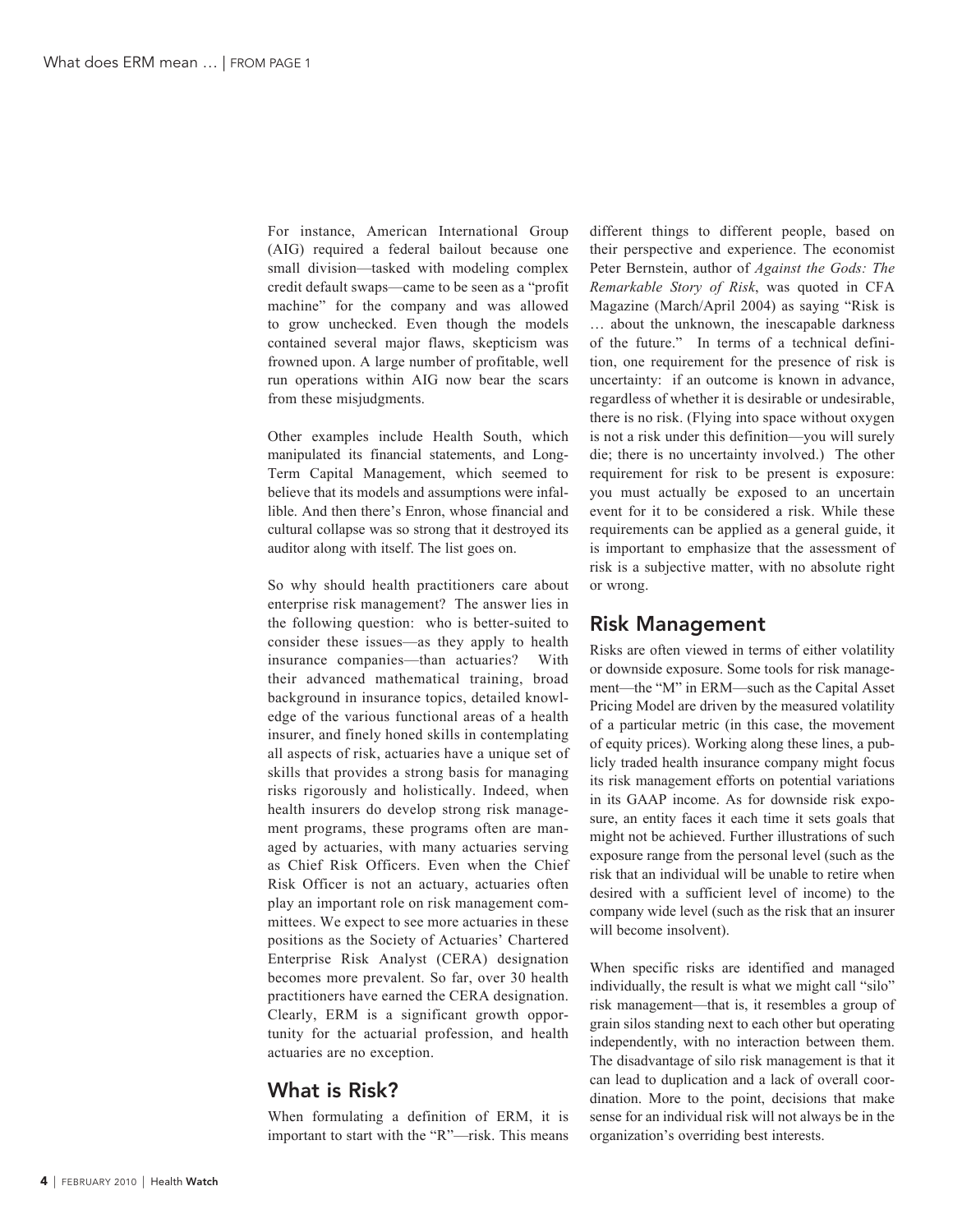#### Putting the "E" in ERM: Breaking Down the Silos

ERM extends beyond silo risk management by taking a holistic approach, considering all risks in the aggregate rather than individually. The ERM process considers the impact of combinations of risk, both measuring and managing the correlations between all risks. The interaction between individual risks will vary depending on the nature of the risks, and certain risk combinations will not have steady correlations. For example, when times are very good (as well as when times are very bad), many financial risks trend similarly, and their correlations increase. There are a number of mathematical techniques now available to measure these changing risk correlations. ERM combines these quantitative methods with qualitative tools (as discussed below, in the section on Key Risk Indicators) to assess risk. Both types of tools are needed to create an ERM framework.

#### Developing an ERM Framework

When considering ERM broadly, a practitioner starts by developing a framework for a consistent process. This is also an opportunity to advance other projects that leverage such processes. Whether it is principle-based approaches to reserves and capital requirements, scenario planning or predictive modeling, many of the techniques involved build off each other. Initial design specifications and later improvements can be incorporated into a base model that is then used for many tasks. Using one base model saves time, and it provides a common thread connecting a range of different projects. Once the model is explained to clients, it becomes easier to explain the various projects for which the model is used.

#### Risk Identification

The first step in developing an ERM framework is to identify the risks taken by the insurer, which will vary based on lines of business and investment philosophy. Major categories might include strategic, operational, credit, and interest rate risks. There are several tools used in the industry that can provide a starting sample of risks to consider. Each risk should be assigned to whoever is accountable for managing it. In some instances this will be a committee rather than an individual, but that should be the exception rather than the rule.

Don't make this a bigger project than it really is. Develop a relationship with the internal and external audit teams to capture all risks and avoid duplication of effort. The firm's business team probably already knows its risks and just needs to write them down. Sit down with the risk owners to determine the likelihood and severity of each risk, both before and after any mitigation efforts. Each risk should be clearly defined, with current status and any plans to manage it differently documented and updated at least annually. This process will help to prioritize the risks and determine which ones will be discussed at the board level.

#### Key Risk Indicators

A leading indicator provides information that allows you to act in advance. For example, when you're on the road, the turn signal of the car ahead of you is a leading indicator. The importance of this indicator is underscored—by the sound of your own screeching tires—every time the other driver fails to use it before making a turn.

Key risk indicators (KRIs) should be developed for each risk. There will be general industry KRIs as well as indicators unique to a particular company. Many will be variants of an existing set of metrics: the lagging indicators collected as part of the reporting process. For example, morbidity is measured by claims paid. Firms need to search for leading indicators that help drive business decisions prior to claims turning out higher than expected. In this case, perhaps leading economic indicators for trend, such as projected CPI and unemployment rates, will help the risk owner improve the decision making process. Carrier-specific data, such as provider contract expiration dates, are also candidates to add value. These metrics will evolve over time, enhancing the firm's ability to make the right decisions.

While KRIs for financial risks often use quantitative measures, other risks are better suited to qualitative assessments. For example, issues that fall

CONTINUED ON PAGE 6

ERM extends beyond silo risk management by taking a holistic approach, considering all risks in the aggregate rather than individually.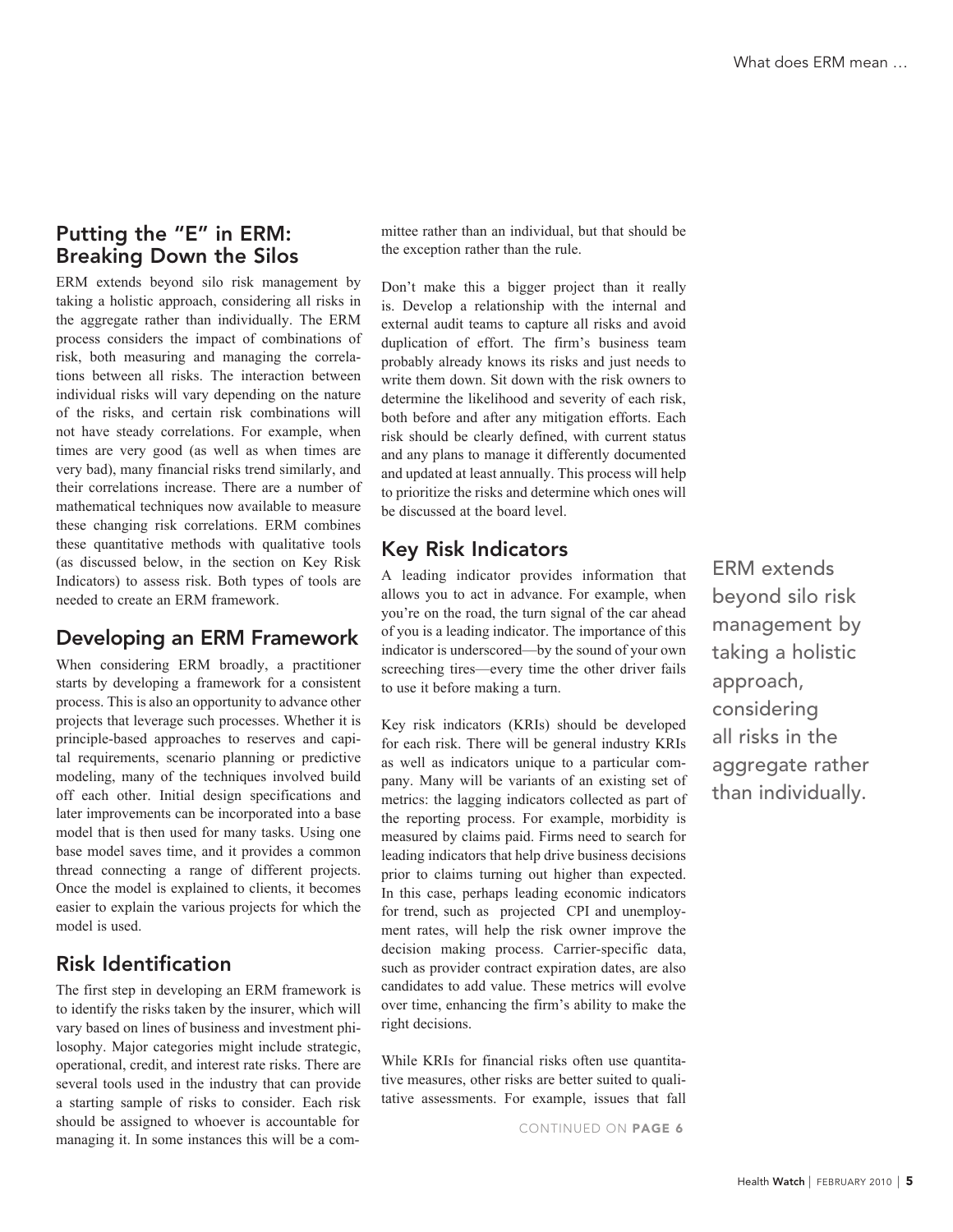into the category of reputational risk might best be measured by asking the senior management team to rank each of these related risks—in terms of urgency or severity—as high, medium or low. Resulting rankings can be trended over time; a sharp increase in the ranking of a particular risk would be cause for concern. Another example that is present in today's environment is the external risk due to health reform legislation. There is definite value to holding interactive sessions with your clients to flesh out risks that are not conducive to quantitative measurement: it helps the practitioner avoid the "what you can't measure you can't manage" trap.

#### Aggregation

Aggregation of risks is an important part of the ERM process, but it has no standardized approach. A risk manager can use the NAIC RBC formula to anticipate marginal impacts of future decisions. If desired, a more conservative assessment can be produced by ignoring diversification benefits.

Looking at risks holistically requires you to think about how the risks fit together. For example, including capital considerations as part of an insurer's pricing discipline, and making this part of a broad ERM strategy, allows more consistent decision making and can add value.

#### Communication

Communication efforts will determine the success or failure of an ERM framework. And a key part of ensuring the long-term success of the program is the *internal* message. Don't develop ERM just to meet a rating agency requirement. External stakeholders such as rating agencies and equity analysts can provide some consistent standards to help the risk manager get started, but the primary customers of ERM efforts are internal senior management and the board of directors.

To develop your ERM message, think about your current efforts and how you can grow them iteratively over several years. That way you have a story to tell when you meet with the various internal stakeholders, and your game plan can evolve and improve over time. Looking at what other companies are writing in their public documents will provide additional

guidance in crafting both your internal and external messages. Most importantly, remember that enterprise risk management is a process, not a project. It enters the culture of the firm. Without a strong risk culture in place, the ERM effort is just busy work. For a firm without such a culture, management is kidding itself (and everyone else) if it claims to have a useful ERM framework in place.

#### What It Means to Have a Risk Culture

Once the basics of an ERM framework are in place, you will find that risk owners will have their own ideas about how to improve the process. That is when you know the risk culture is taking hold. In ERM nirvana, everyone would wear a button saying "I am a risk manager." This implies that the culture must be both top-down, with strong leadership from the board and senior management, and bottom-up, with entry level employees comfortable with being a part of the risk management process.

Advanced ERM techniques involve both sophisticated modeling efforts and a deepened risk culture. Techniques to improve forecasting results can include scenario planning, stress testing, stochastic modeling, and assessing emerging risks. Thinking carefully about potential events (without dwelling on them obsessively) can give an insurer a leg up on its competition. Improved risk culture requires an analytical approach and a skeptical attitude, with business plans questioned and hearty debates encouraged. Such a challenging environment can be uncomfortable at first. But how many insurance executives wish they had fostered these types of discussions prior to entering the long- term care market, or before offering secondary guarantees on variable annuities?

#### Skepticism and Common Sense

As noted above in the discussion of KRIs, qualitative efforts are just as important as those with specific metrics. Risk managers should utilize their experience to "sniff out" risks. Even if a risk can't be measured, it should be evaluated based on volatility considerations and downside risk appraisals. Ask questions such as: "What is the worst thing that could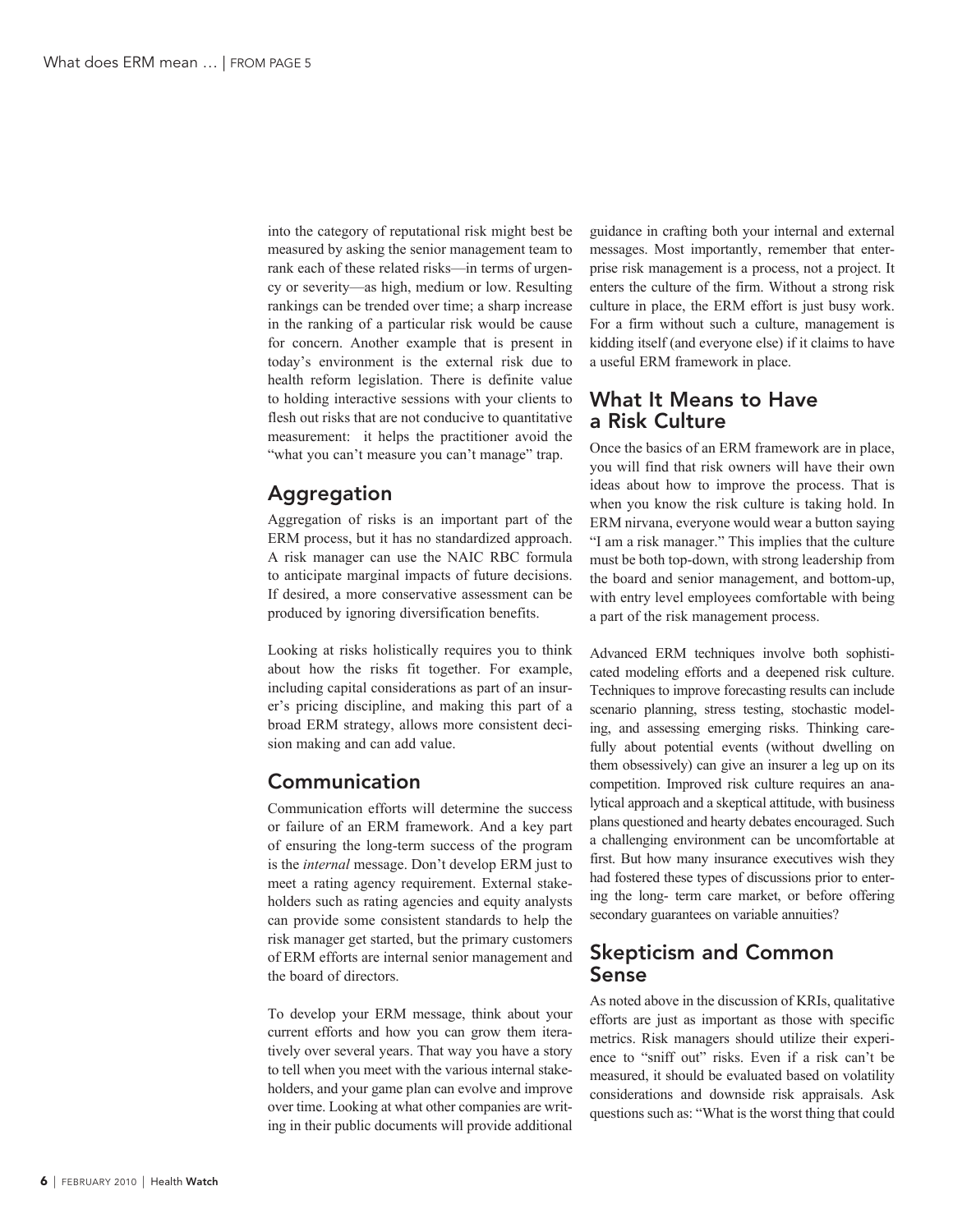happen if I accept this risk? Can I live with that?" Think of how your peers would react to a front page article in the local newspaper naming you as the person responsible for accepting a particular risk. Would you be comfortable with that? These are the kinds of common sense, "gut reaction" approaches that you need to incorporate into your ERM efforts.

#### Using ERM to Make Better **Decisions**

Actuaries practice in a variety of industries, from insurance to asset management to sports statistics services. Some say that ERM differs within various practice areas. This is mostly a definitional misunderstanding. The basics of an ERM process or framework do not vary by entity. It is true that the primary risks of a health insurer differ from that of other firms, but the process of identifying risks, developing a risk culture, and making better decisions is common to all firms. This is true for financial services firms as well as non-financial services firms, and for corporations as well as individuals.

The similarities between ERM in the health business and ERM in other insurance lines go beyond just the

framework. The basics of insurance risk management—maintaining sound contracting processes, managing adverse selection, and paying claims correctly—apply to all practice areas. Health actuaries just have to be extra vigilant when managing certain risks, such as volatility due to large claims or unanticipated changes in utilization and cost trends.

#### Summary

Enterprise risk management is an evolving field. It has been implemented to various degrees at financial services firms such as banks and insurers as well as at companies that focus on manufacturing and services. ERM covers a broad range of qualitative and quantitative techniques, but the first line of defense is common sense: if it doesn't feel right, then it probably is worth a longer look. Firms that encourage skepticism and contrarian thinking rather than penalizing them have a healthy risk culture and likely will have a competitive advantage. Companies that develop key risk indicators and study the way they drive decision making have a better understanding of the risks inherent in their business. These organizations are well on their way to making decisions that optimize value added.  $\blacksquare$ 

Think of how your peers would react to a front page article in the local newspaper naming you as the person responsible for accepting a particular risk.

# Health Insurance ERM: One Approach

by Jeff Garnett

One core discipline underlying all financial firms is asset liability management (ALM). For banks, that discipline resides centrally and coordinates the potentially unrelated activities around deposit capture and lending. For many insurers, ALM is more decentralized reflecting a close relationship between asset and liability that is embedded within pricing, underwriting, and reserving activities. Centralized versus decentralized ALM is a major contributing factor to the early recognition in banking of enterprise risk management (ERM) as a value added activity. Many insurers have taken longer to adopt ERM, particularly where there is a short pricing cycle such as for health insurance.

Aetna was an early adopter of ERM within health care, but a relative newcomer to the discipline when compared to banks and life insurers. We believe the timing of our adoption allowed us to learn from

CONTINUED ON PAGE 8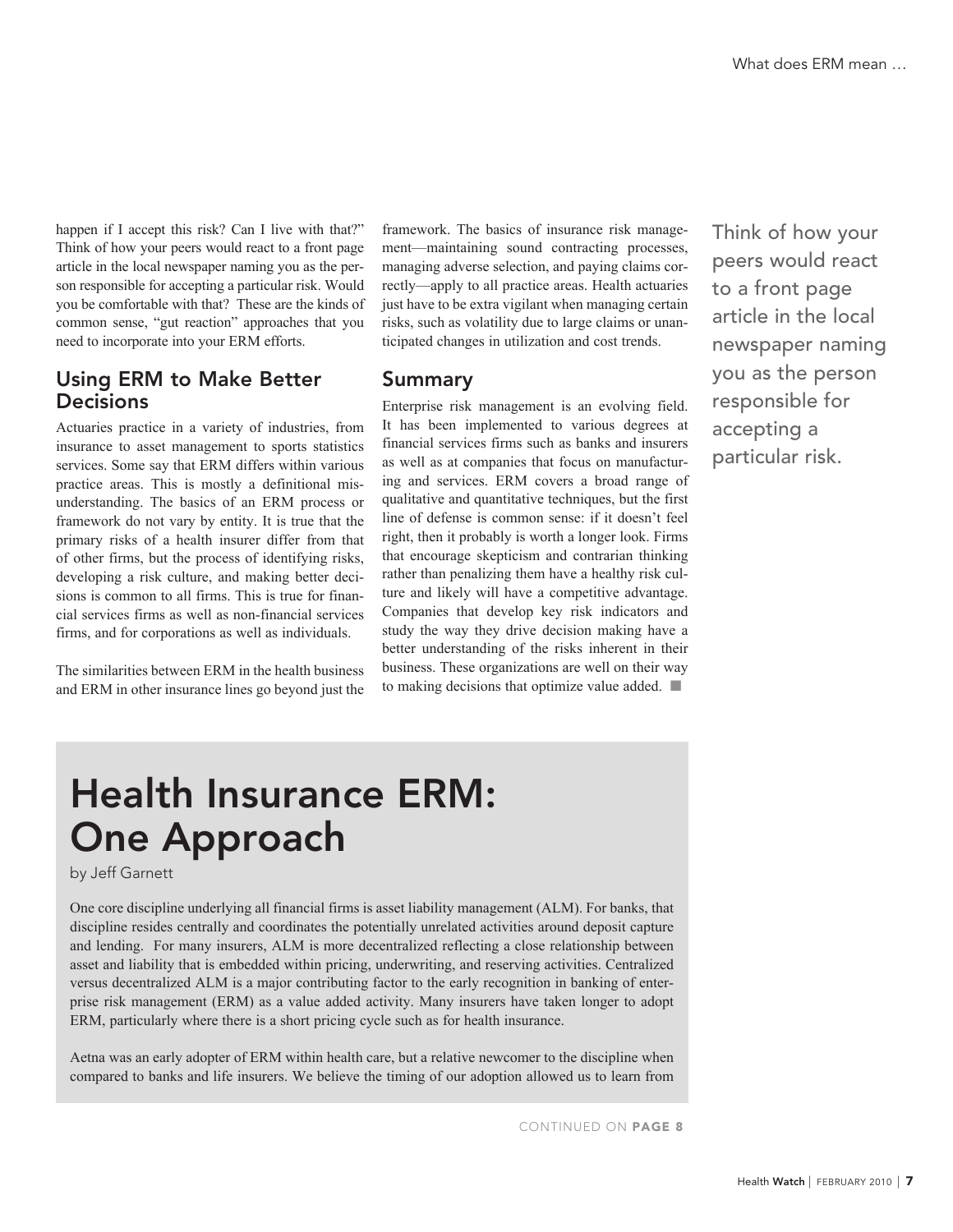the mistakes of others, such as constructing an ERM program that meets the prescriptive tenets of regulators, rating agencies, consultants, and software vendors, but not the needs of the business.

In the earliest stages of ERM, Aetna followed the common path of identifying enterprise wide risks, adopting an agreed upon description of these risks, and prioritizing them based upon a relative system of valuation. At this early stage Aetna also built ERM to meet the emerging requirements of external constituencies.



Aetna's approach, though refined over the years, remains largely intact as a foundational ERM process. By itself, this prioritization allows us to allocate scarce resources including discussion time at the Board of Directors and Committees, audit activities, and spending on management controls. As importantly, it serves as a comparative description of our business model and environment over time.

The risks that are core to our operations have, over the years, risen to the top of the list. Others that are not core to operations still qualify as enterprise wide risks but reside lower in the prioritization. Over time, this natural stratification led us to recognize that ERM would be more effective if it resided within the management process rather than continue as an independent and separate function.

A new phase of ERM at Aetna commenced with its integration into the management process—specifically the planning and performance management group. From this vantage point, ERM now has a view into the day to day issues within the core management process, as opposed to having to seek them out. It has allowed ERM to recast existing processes to be leading indicators of risk, to leverage management information systems to deliver risk based metrics, and to provide relevant risk related input to management discussions and decision making.